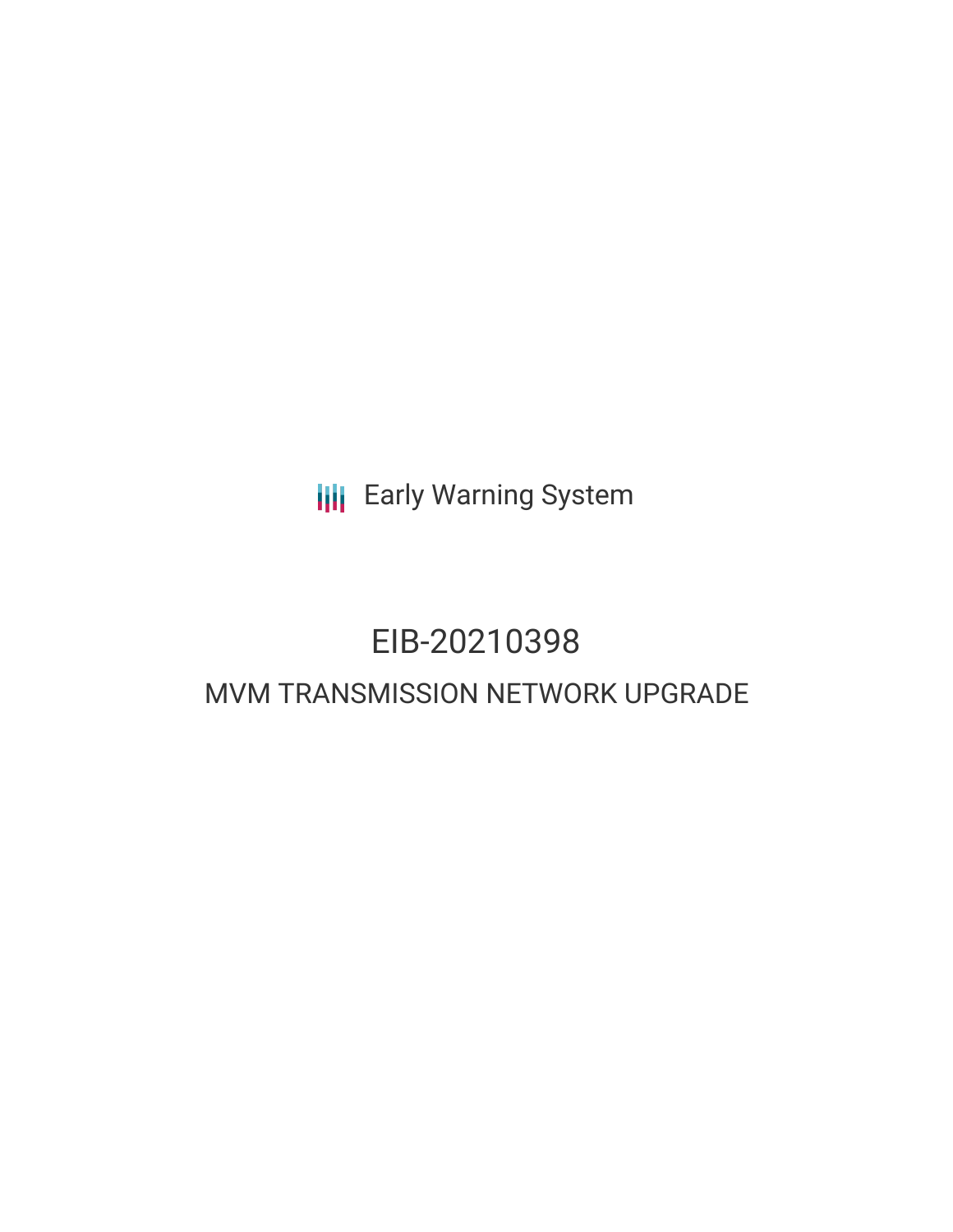

#### **Quick Facts**

朋

| <b>Countries</b>               | Hungary                                                          |
|--------------------------------|------------------------------------------------------------------|
| <b>Financial Institutions</b>  | European Investment Bank (EIB)                                   |
| <b>Status</b>                  | Proposed                                                         |
| <b>Bank Risk Rating</b>        | U                                                                |
| <b>Borrower</b>                | MAVIR MAGYAR VILLAMOSENERGIA-IPARI ATVITELI RENDSZERIRANYITO ZRT |
| <b>Sectors</b>                 | Energy                                                           |
| <b>Investment Type(s)</b>      | Loan                                                             |
| <b>Investment Amount (USD)</b> | \$242.51 million                                                 |
| <b>Project Cost (USD)</b>      | \$360.13 million                                                 |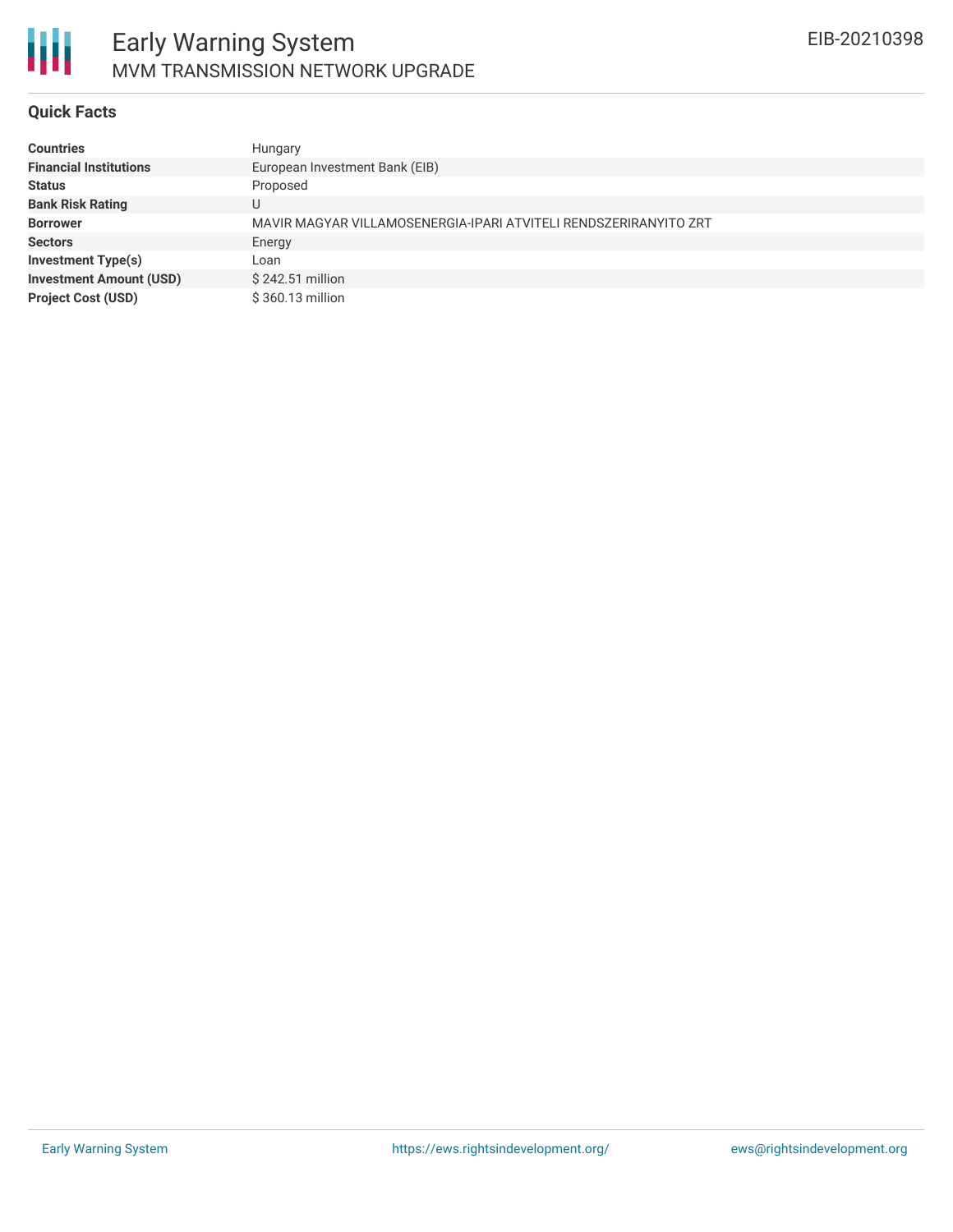

## **Project Description**

According to the bank website, the project comprises electricity transmission schemes (overhead lines, new substations and works in existing substations) is expected to support the efficient operation of the electricity transmission network in Hungary, to enable the Promoter to maintain the reliability and quality of the electricity supply, and to contribute to the integration of renewable energy sources (RES) generation.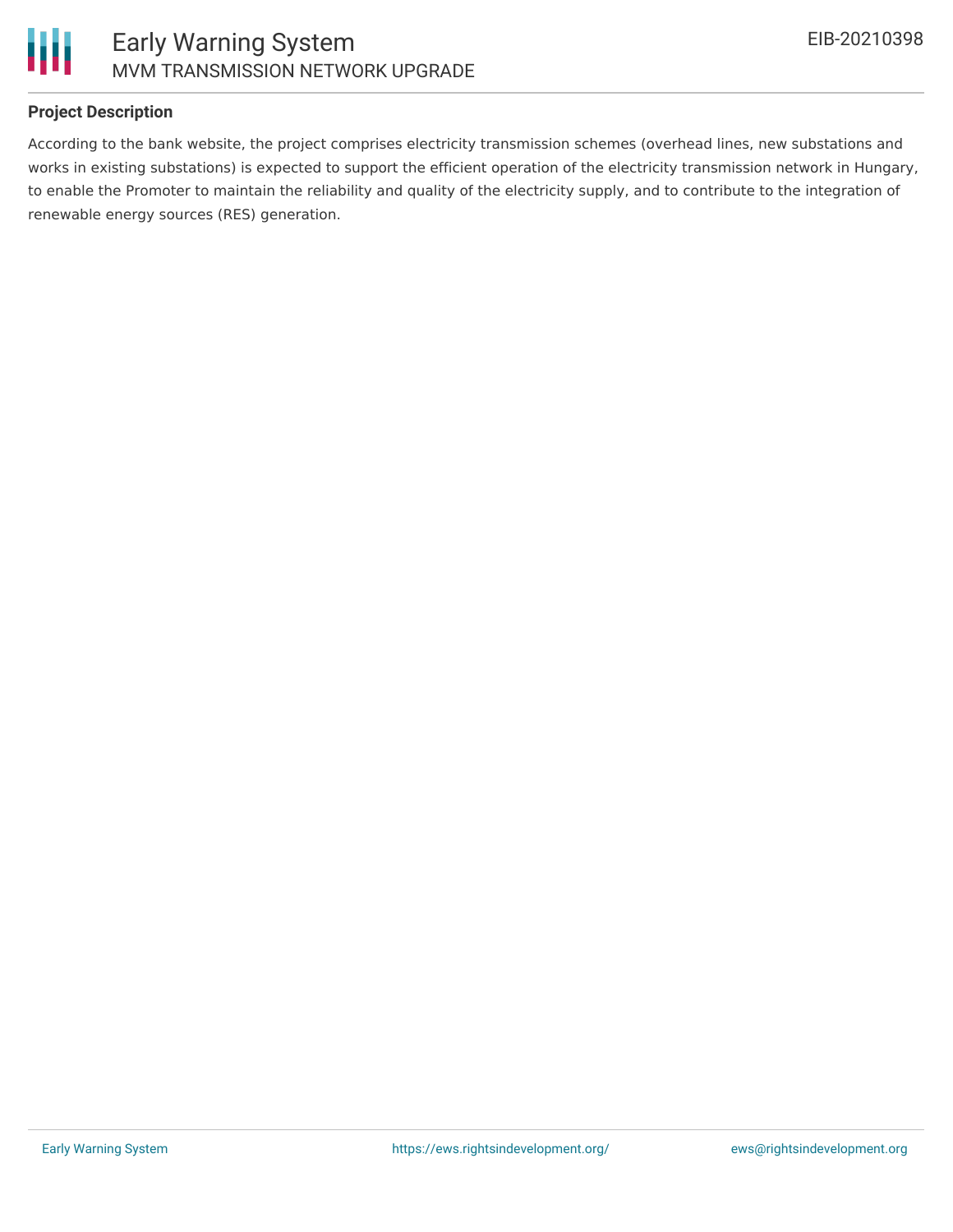

# Early Warning System MVM TRANSMISSION NETWORK UPGRADE

## **Investment Description**

European Investment Bank (EIB)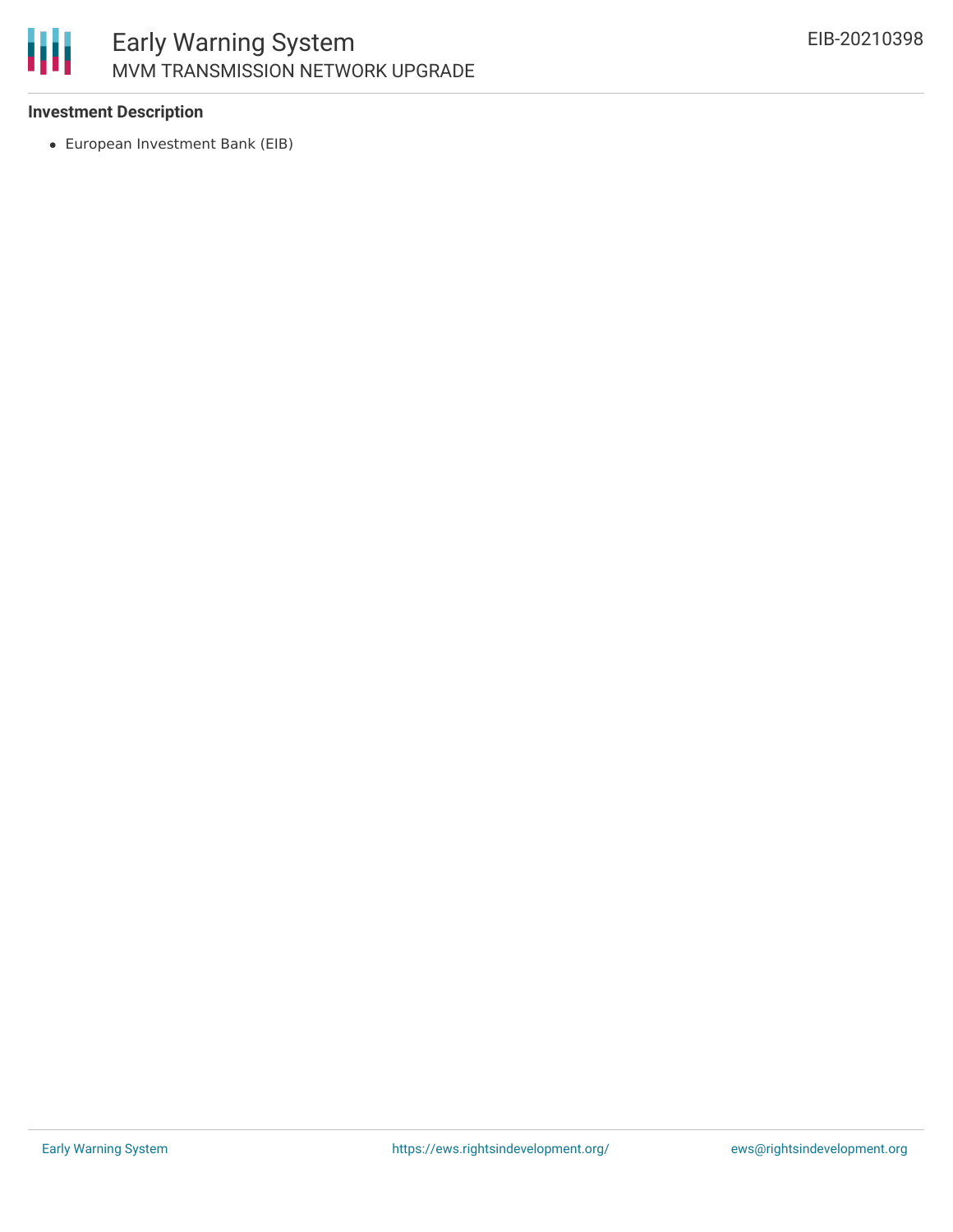

# Early Warning System MVM TRANSMISSION NETWORK UPGRADE

| <b>Private Actor 1 1 Role</b> | <b>Private Actor Private Actor</b> | 1 Sector                 |     | <b>Relation Private Actor 2</b>                                         | <b>Private Actor Private Actor</b><br>2 Role | 2 Sector |
|-------------------------------|------------------------------------|--------------------------|-----|-------------------------------------------------------------------------|----------------------------------------------|----------|
|                               | $\overline{\phantom{0}}$           | $\overline{\phantom{0}}$ | $-$ | MAVIR HUNGARIAN ELECTRICITY INDUSTRIAL PLATING SYSTEM Contractor<br>-TD |                                              | Energy   |